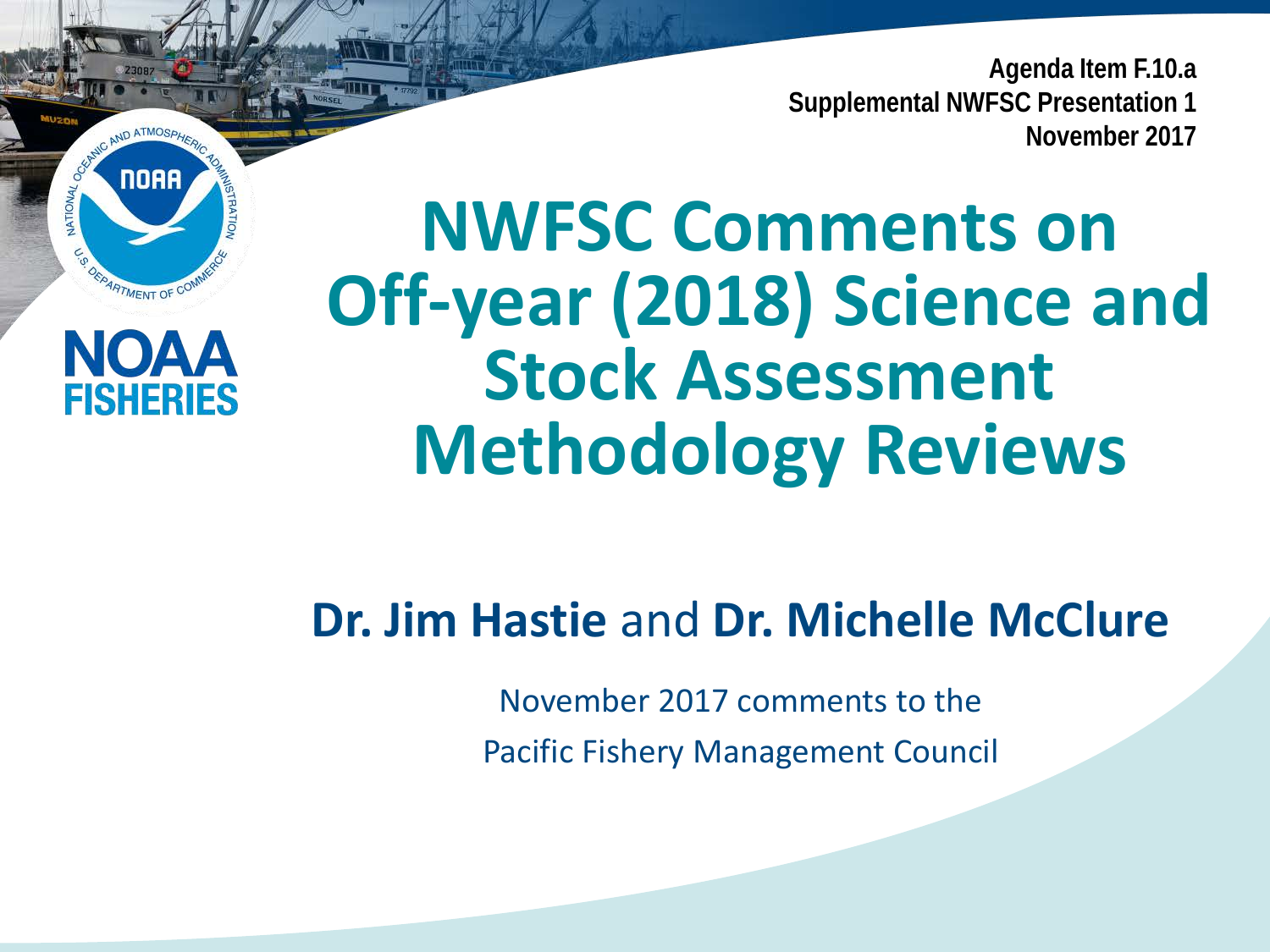### **Overview**

- **Center-identified high-priority research areas**
	- Expansive range of activities (F.10 NWFSC Report)
- **Planned Center research on Council groundfish priorities**
- **Opportunity for Council questions**

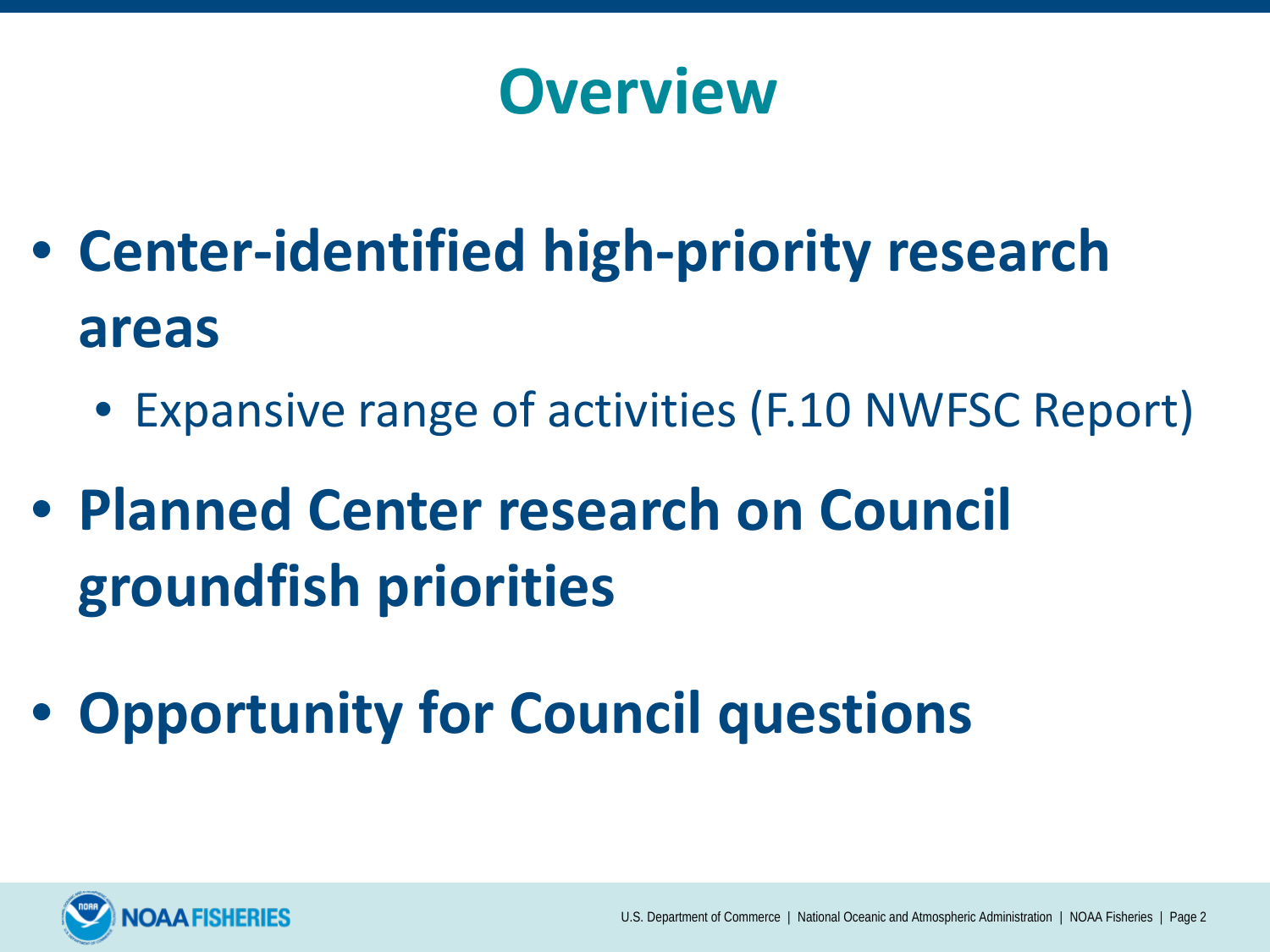# **High-priority research/activities**

## • **Top Tier**

- **1. \***2018 Hake assessment and Management Strategy Evaluation (MSE)
- 2. Update stock-assessment prioritization analysis for 2018 selection of species to be assessed in 2019 and 2021 (prelim.).
- 3. Service on Council advisory bodies.
- 4. Complete Climate Vulnerability Analysis.
- **5. \***Impacts of reduced survey data availability on stock assessment results.

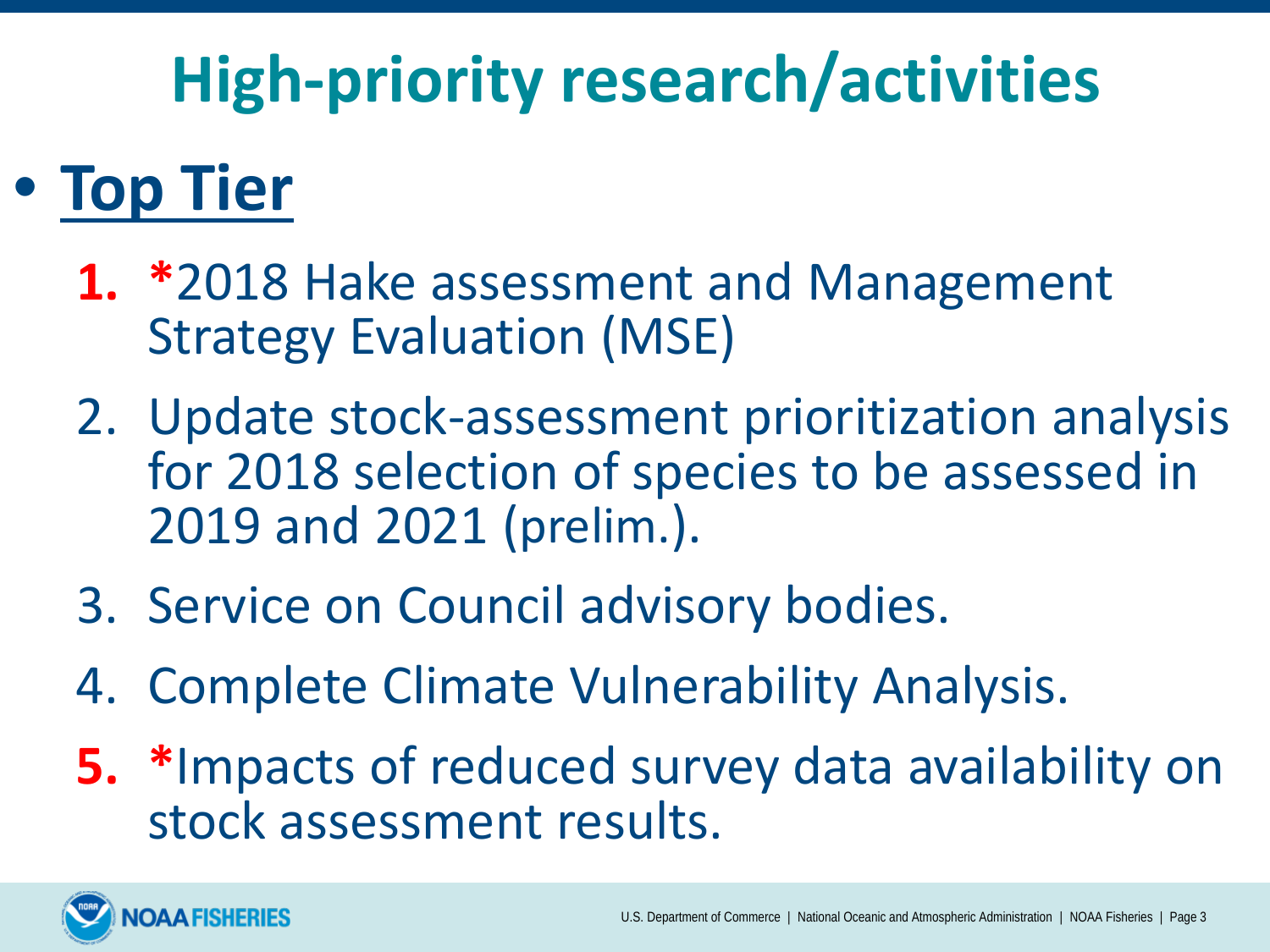### **Many of the remaining topics address issues we see as:**

- important to address before the 2019 assessment process,
- needed to enhance our future ability to account for environmental drivers in our assessments

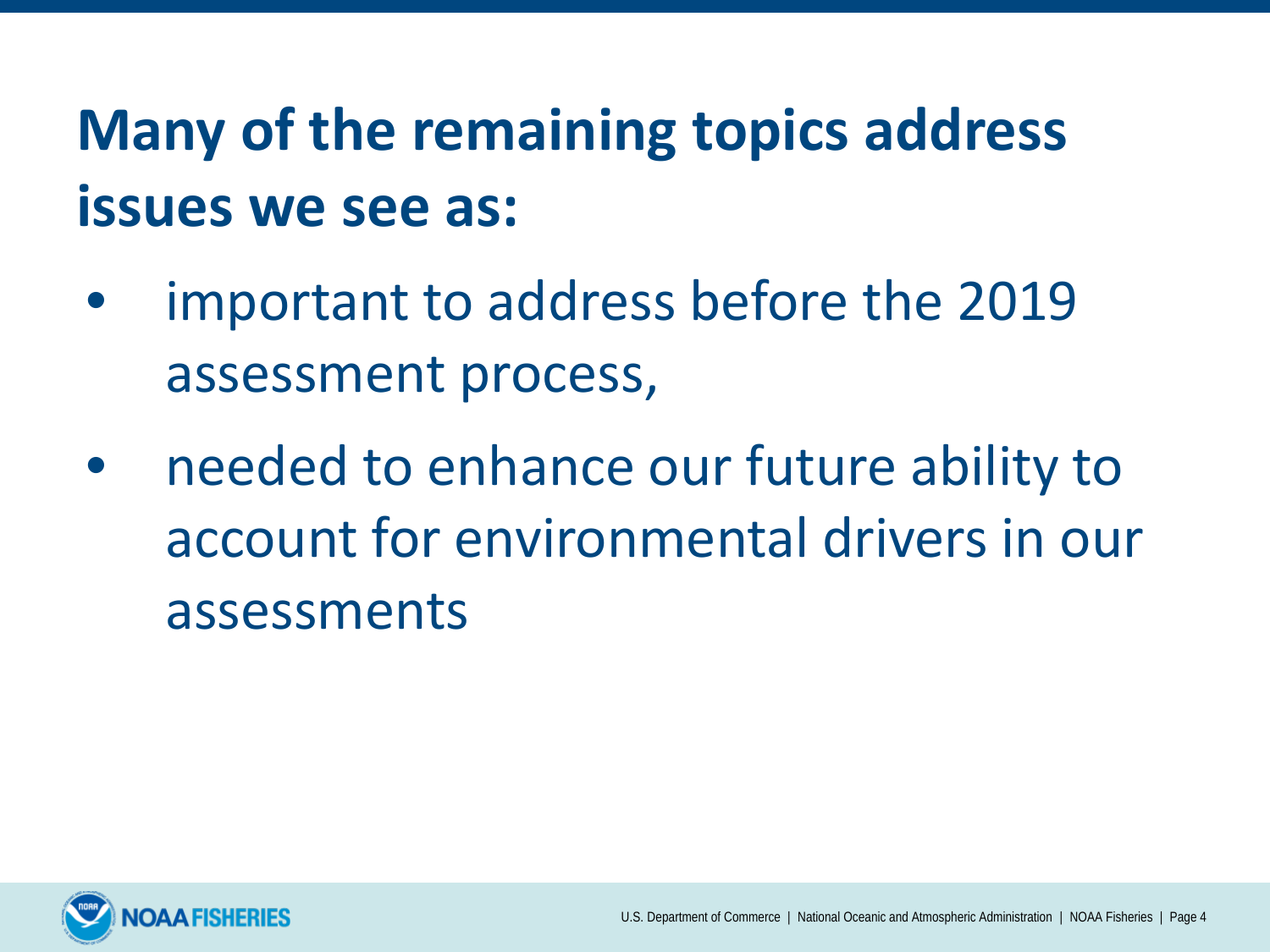# **Planned Center Research on Council-SSC Priorities**

- **Expanded assessment options**
	- Recommendations from the NWFSC's 2014 Programmatic Review of assessments
		- Work towards expanded toolbox; increased flexibility
	- Concern over our ability to 'keep up' with assessment needs (especially as we address increasing *sigma* [from P\* sigma] with assessment age)
	- Expand data-moderate option to allow for inclusion of compositional data (**SSC's 1st Workshop recommendation**)
	- Explore allowing greater flexibility in Update assessments

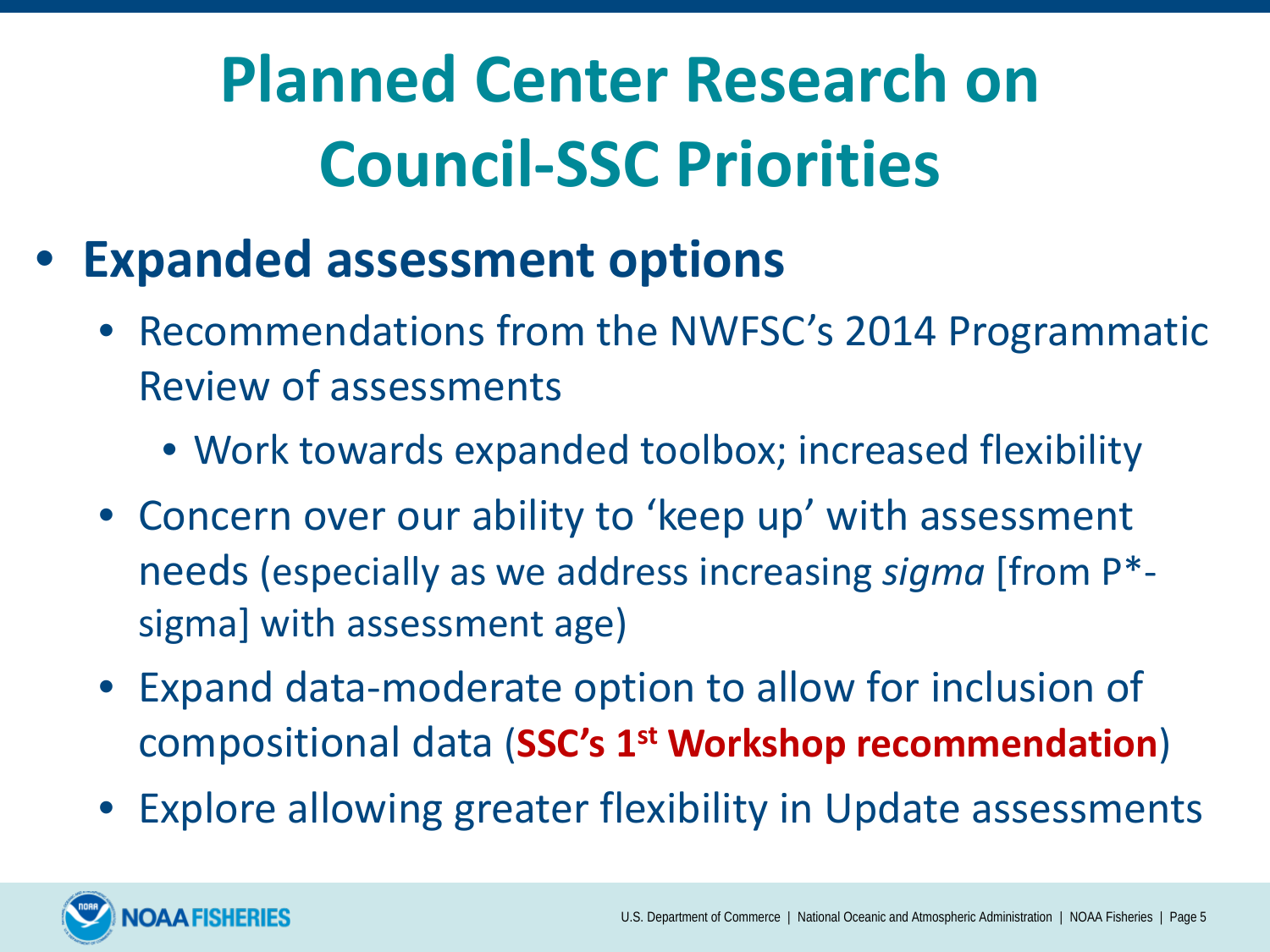- **Historical catch reconstruction**
	- NMFS will work with State agency staff to develop landings and discard histories for skate species
	- NMFS will work with the SSC and State agencies to facilitate a suitable workshop/review of those estimates, prior to initiating the 2019 assessments (**SSC's 2nd Workshop recommendation**)
	- Subject to available time for both parties, the NWFSC will consult with WDFW on reconstruction efforts for other remaining species (primarily flatfish)

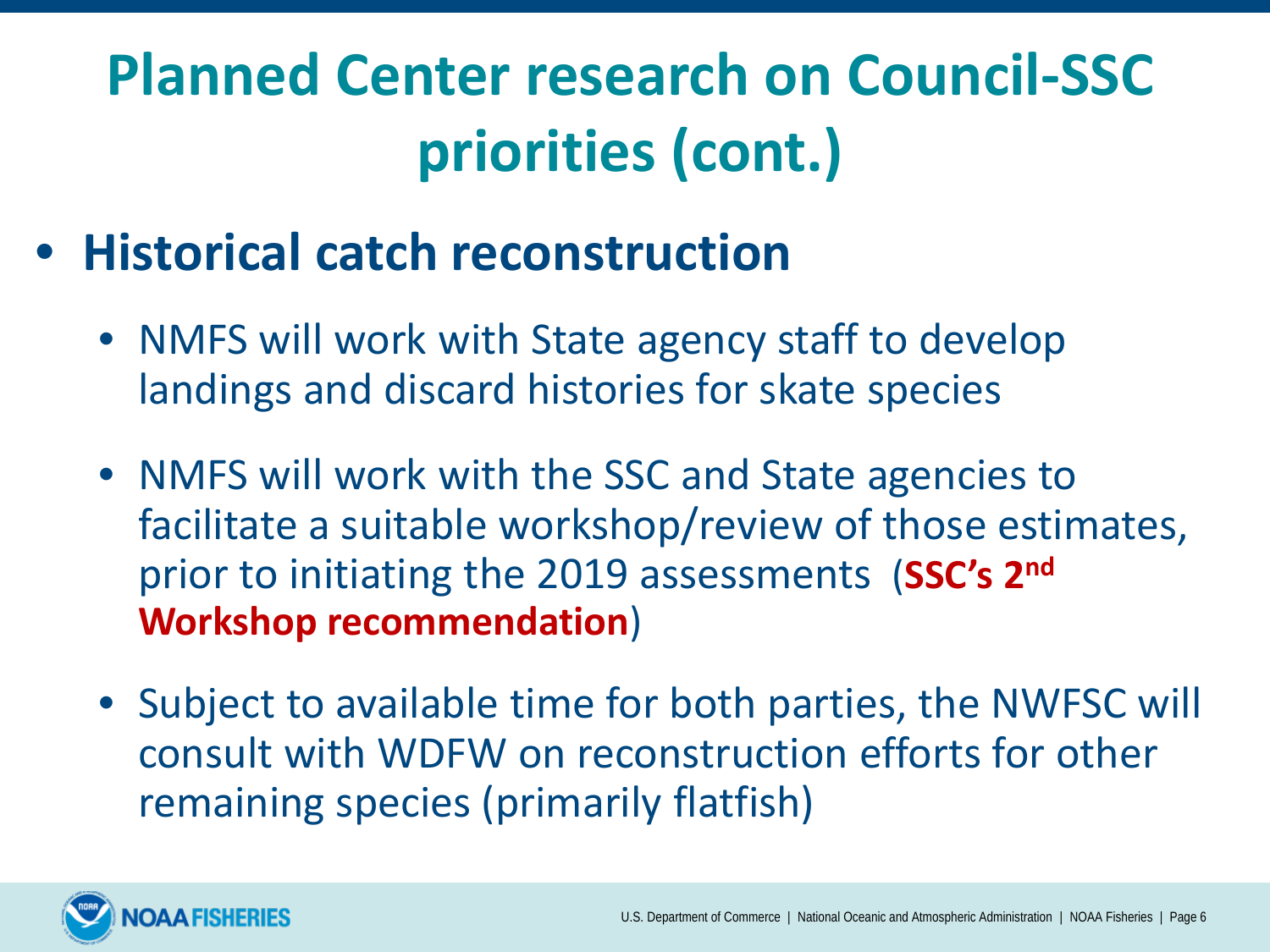#### • **Methodology Reviews**

- The SWFSC will develop materials to support a review of a proposed new Bayesian approach for improving estimates of species that are managed as part of assemblages (SSC #1)
- NMFS will provide review and consultative support for a review of ROV survey methods in place in Oregon or proposed in California, and the use of data from such in groundfish assessments (SSC #2)

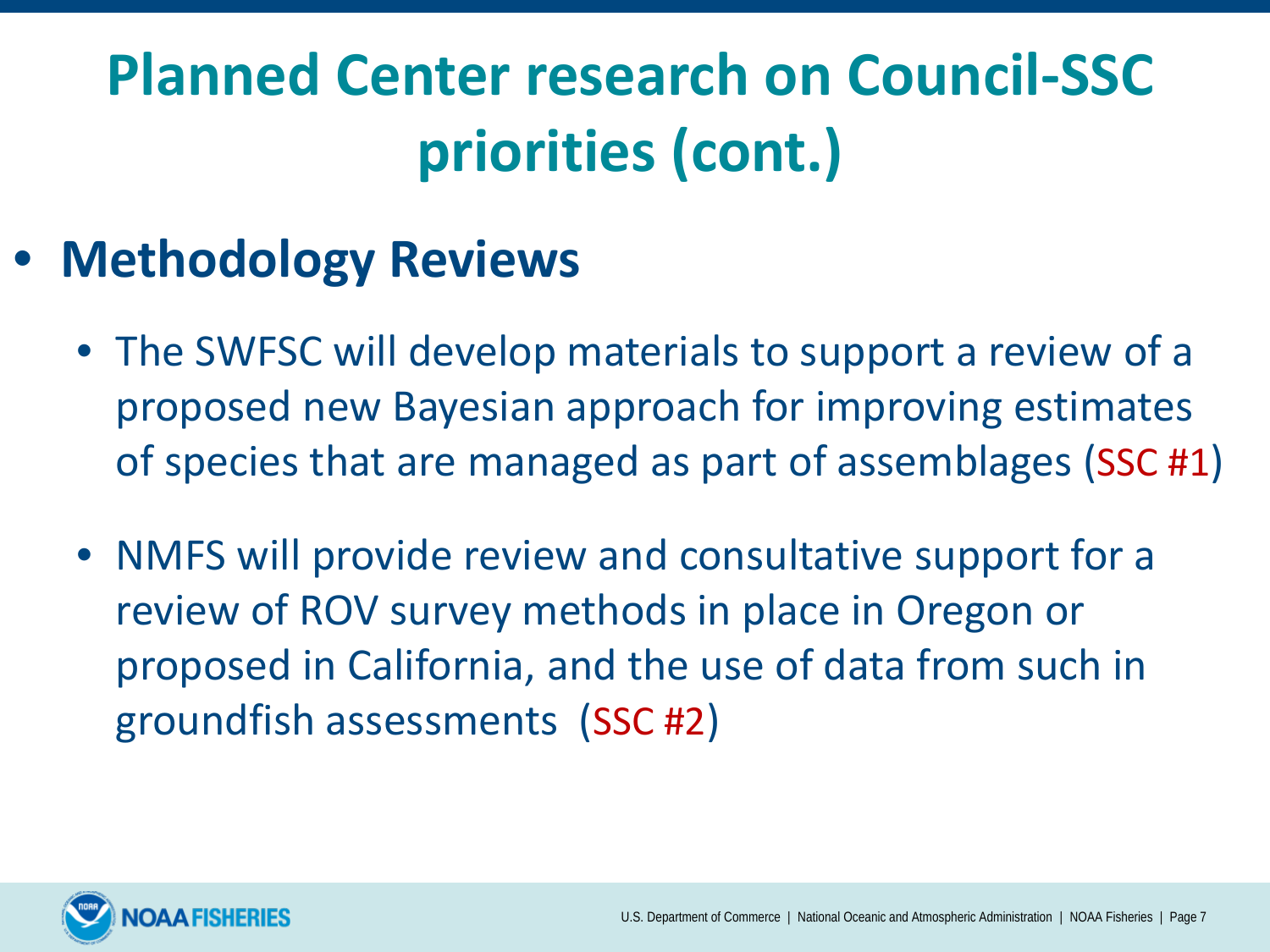#### • **SSC Groundfish Subcommittee Activities**

- The NWFSC will develop materials to support SSC review of the representativeness of age sampling available for use in assessments (SSC #1)
	- Identify where concerns/problems exist
	- Identify appropriate remedial measures
- The NWFSC will continue research to inform SSC discussion of alternatives for increasing *sigma* with assessment age (SSC #2)

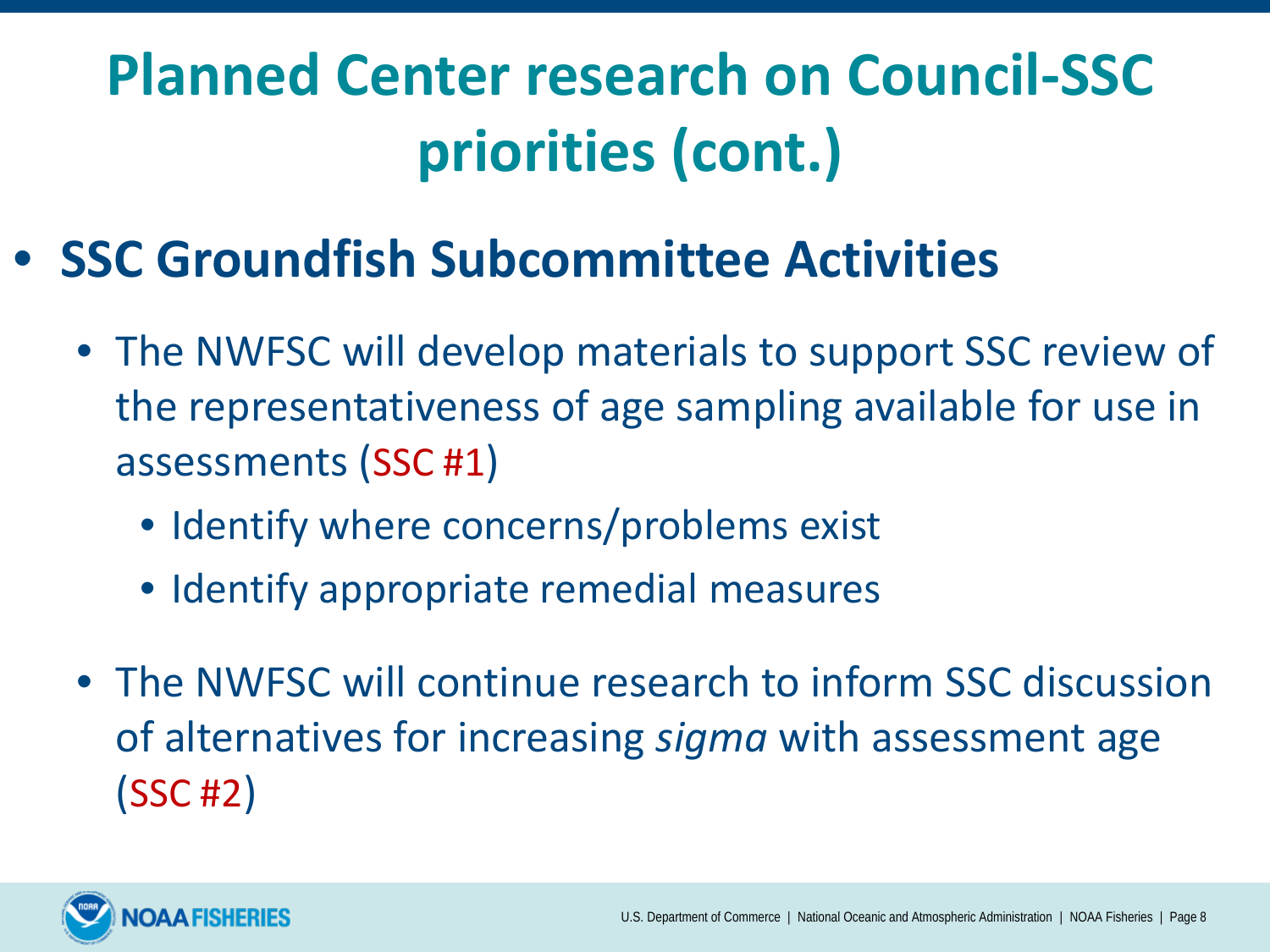#### • **Other**

- The NWFSC will analyze data obtained from Canada (DFO) for several species assessed in 2017
	- Evaluate the consistency of population trends and recruitment success across regions
	- Initiate discussions regarding those results with DFO
	- Transboundary sablefish assessment
- Conduct research on existing and alternative methods of developing sport-fishery CPUE estimates with VAST
- Develop additional informational materials regarding VAST's estimation processes and best usage practices